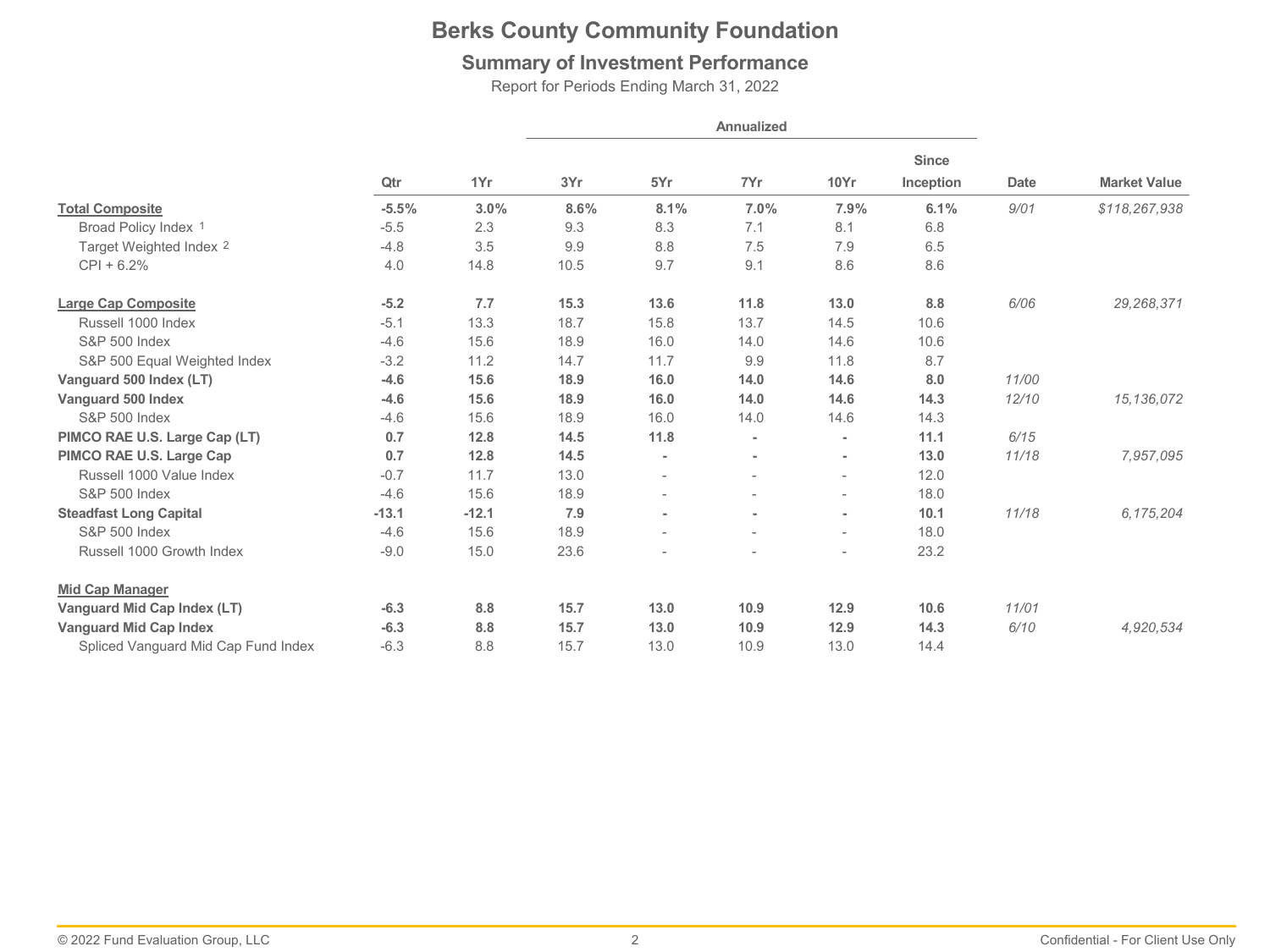## **Summary of Investment Performance**

|                                         |                          |                          | Annualized               |                              |                          |                          |              |             |                     |
|-----------------------------------------|--------------------------|--------------------------|--------------------------|------------------------------|--------------------------|--------------------------|--------------|-------------|---------------------|
|                                         |                          |                          |                          |                              |                          |                          | <b>Since</b> |             |                     |
|                                         | Qtr                      | 1Yr                      | 3Yr                      | 5Yr                          | 7Yr                      | 10Yr                     | Inception    | <b>Date</b> | <b>Market Value</b> |
| <b>Small Cap Composite</b>              | $-6.9%$                  | $-1.0%$                  | 13.9%                    | 13.2%                        | 11.3%                    | 12.7%                    | 8.2%         | 6/06        | \$6,773,864         |
| Russell 2000 Index                      | $-7.5$                   | $-5.8$                   | 11.7                     | 9.7                          | 8.9                      | 11.0                     | 8.3          |             |                     |
| Schwab Fundamental U.S. Small Co. (LT)  | $-3.8$                   | 6.9                      | 14.4                     | 10.6                         | 9.6                      | 11.8                     | 9.2          | 4/07        |                     |
| Schwab Fundamental U.S. Small Co. Index | $-3.8$                   | 6.9                      | 14.4                     | 10.6                         | 9.6                      | ٠                        | 10.1         | 10/14       | 2,260,312           |
| Russell 2000 Index                      | $-7.5$                   | $-5.8$                   | 11.7                     | 9.7                          | 8.9                      | $\overline{\phantom{a}}$ | 9.4          |             |                     |
| Russell 2000 Value Index                | $-2.4$                   | 3.3                      | 12.7                     | 8.6                          | 8.8                      | $\overline{\phantom{a}}$ | 8.9          |             |                     |
| Alger Small Cap Focus (LT)              | $-17.2$                  | $-25.8$                  | 5.3                      | 13.2                         | $\sim$                   | $\overline{\phantom{a}}$ | 13.4         | 2/17        |                     |
| <b>Alger Small Cap Focus</b>            | ٠                        | $\,$                     | $\,$                     | $\overline{\phantom{a}}$     | $\overline{\phantom{0}}$ | $\overline{\phantom{a}}$ | $-1.4$       | 2/22        | 2,149,288           |
| Russell 2000 Growth Index               | $\overline{\phantom{a}}$ | $\overline{\phantom{a}}$ | $\overline{\phantom{a}}$ | $\qquad \qquad \blacksquare$ | $\overline{\phantom{a}}$ | $\overline{\phantom{a}}$ | 0.5          |             |                     |
| Russell 2500 Growth Index               | $\overline{\phantom{a}}$ | $\overline{\phantom{a}}$ | $\overline{\phantom{a}}$ | $\overline{\phantom{a}}$     | $\overline{\phantom{a}}$ | $\overline{\phantom{a}}$ | 0.7          |             |                     |
| <b>Connors Investor Services</b>        | $-5.2$                   | $-0.2$                   | 13.9                     | 15.2                         | 13.5                     | 13.8                     | 8.2          | 2/98        | 2,364,264           |
| Russell 2000 Index                      | $-7.5$                   | $-5.8$                   | 11.7                     | 9.7                          | 8.9                      | 11.0                     | 7.8          |             |                     |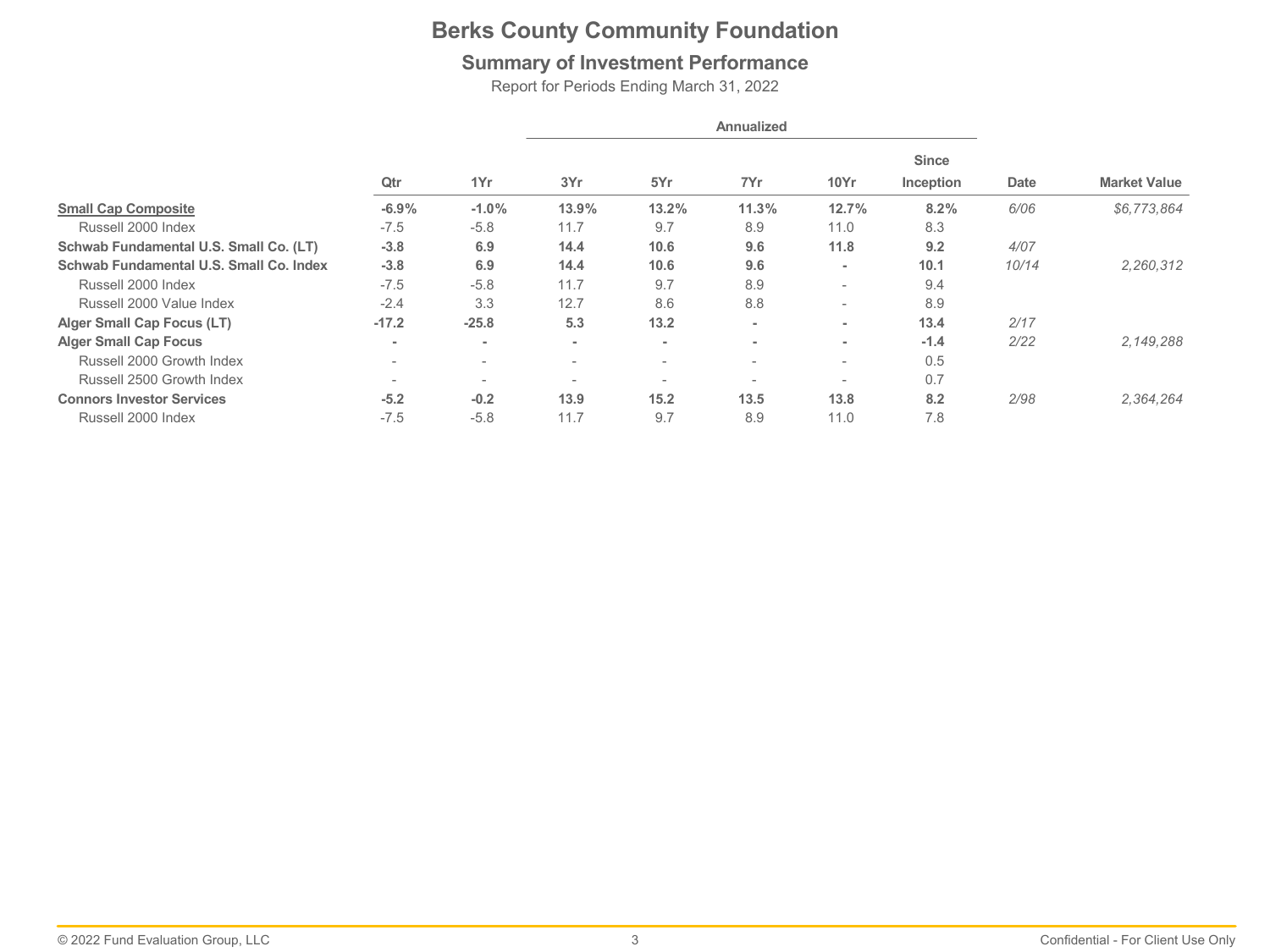## **Summary of Investment Performance**

|                                              | Qtr      | 1Yr                      | 3Yr                      | 5Yr            | 7Yr                      | 10Yr                     | <b>Since</b><br>Inception | Date  | <b>Market Value</b> |
|----------------------------------------------|----------|--------------------------|--------------------------|----------------|--------------------------|--------------------------|---------------------------|-------|---------------------|
| <b>International Composite</b>               | $-11.1%$ | $-6.9%$                  | 5.5%                     | 5.4%           | 4.1%                     | 4.8%                     | 4.2%                      | 7/06  | \$25,646,634        |
| MSCI AC World Index ex-US                    | $-5.4$   | $-1.5$                   | 7.5                      | 6.8            | 5.2                      | 5.6                      | 4.1                       |       |                     |
| <b>MSCI EAFE Index</b>                       | $-5.9$   | 1.2                      | 7.8                      | 6.7            | 5.1                      | 6.3                      | 3.9                       |       |                     |
| Dodge & Cox Int'l Stock Fund (LT)            | $-0.6$   | 3.0                      | 8.0                      | 5.2            | 3.8                      | 6.2                      | 7.0                       | 5/01  |                     |
| Dodge & Cox International Stock Fund         | $-0.6$   | 3.0                      | 8.0                      | 5.2            | 3.8                      | $\sim$                   | 3.9                       | 11/13 | 6,876,115           |
| <b>MSCI EAFE Index</b>                       | $-5.9$   | 1.2                      | 7.8                      | 6.7            | 5.1                      | $\overline{\phantom{a}}$ | 4.4                       |       |                     |
| MSCI AC World Index ex-U.S.                  | $-5.4$   | $-1.5$                   | 7.5                      | 6.8            | 5.2                      | $\overline{\phantom{a}}$ | 4.4                       |       |                     |
| Artisan International Fund (LT)              | $-12.8$  | $-5.1$                   | 6.4                      | 7.4            | 3.9                      | 6.3                      | 7.4                       | 7/97  |                     |
| <b>Artisan International Fund</b>            | $-12.8$  | $-5.1$                   | 6.4                      | 7.4            | 3.9                      | $\sim$                   | 3.9                       | 11/13 | 6,072,979           |
| <b>MSCI EAFE Index</b>                       | $-5.9$   | 1.2                      | 7.8                      | 6.7            | 5.1                      | $\sim$                   | 4.4                       |       |                     |
| MSCI AC World Index ex-U.S.                  | $-5.4$   | $-1.5$                   | 7.5                      | 6.8            | 5.2                      | $\overline{\phantom{a}}$ | 4.4                       |       |                     |
| Harding Loevner Emerging Markets Fund (LT)   | $-17.7$  | $-21.8$                  | $-0.2$                   | 2.3            | 2.8                      | 2.9                      | 5.6                       | 10/05 |                     |
| <b>Harding Loevner Emerging Markets Fund</b> | $-17.7$  | $-21.8$                  | $-0.2$                   | 2.3            | ٠                        | $\blacksquare$           | 4.9                       | 3/16  | 4,116,648           |
| <b>MSCI Emerging Markets Index</b>           | $-7.0$   | $-11.4$                  | 4.9                      | 6.0            | $\overline{\phantom{a}}$ | $\overline{\phantom{a}}$ | 7.8                       |       |                     |
| DFA Emerging Markets Small Cap Fund (LT)     | $-4.4$   | 2.2                      | 9.6                      | 6.8            | 6.6                      | 5.7                      | 10.5                      | 3/98  |                     |
| <b>DFA Emerging Markets Small Cap Fund</b>   | $-4.4$   | 2.2                      | 9.6                      | 6.8            | $\sim$                   | $\sim$                   | 9.3                       | 11/15 | 3,462,767           |
| <b>MSCI Emerging Markets Index</b>           | $-7.0$   | $-11.4$                  | 4.9                      | 6.0            |                          | $\sim$                   | 7.9                       |       |                     |
| <b>MSCI Emerging Markets Small Cap Index</b> | $-4.3$   | 5.5                      | 11.9                     | 7.8            |                          | $\overline{\phantom{a}}$ | 8.6                       |       |                     |
| Brown Capital International Small Co (LT)    | $-19.5$  | $-7.1$                   | 12.1                     | 15.3           |                          | ٠                        | 14.8                      | 9/15  |                     |
| <b>Brown Capital International Small Co</b>  | $-19.5$  | ٠                        | ٠                        | $\blacksquare$ |                          | $\bar{a}$                | $-17.8$                   | 11/21 | 5,118,125           |
| MSCI Small Cap EAFE Index                    | $-8.5$   | $\overline{\phantom{a}}$ | $\overline{\phantom{a}}$ | $\sim$         | $\overline{\phantom{a}}$ | $\sim$                   | $-4.5$                    |       |                     |
| MSCI ACWI ex-U.S. Small Cap Index            | $-6.5$   |                          |                          |                |                          | $\overline{\phantom{a}}$ | $-2.6$                    |       |                     |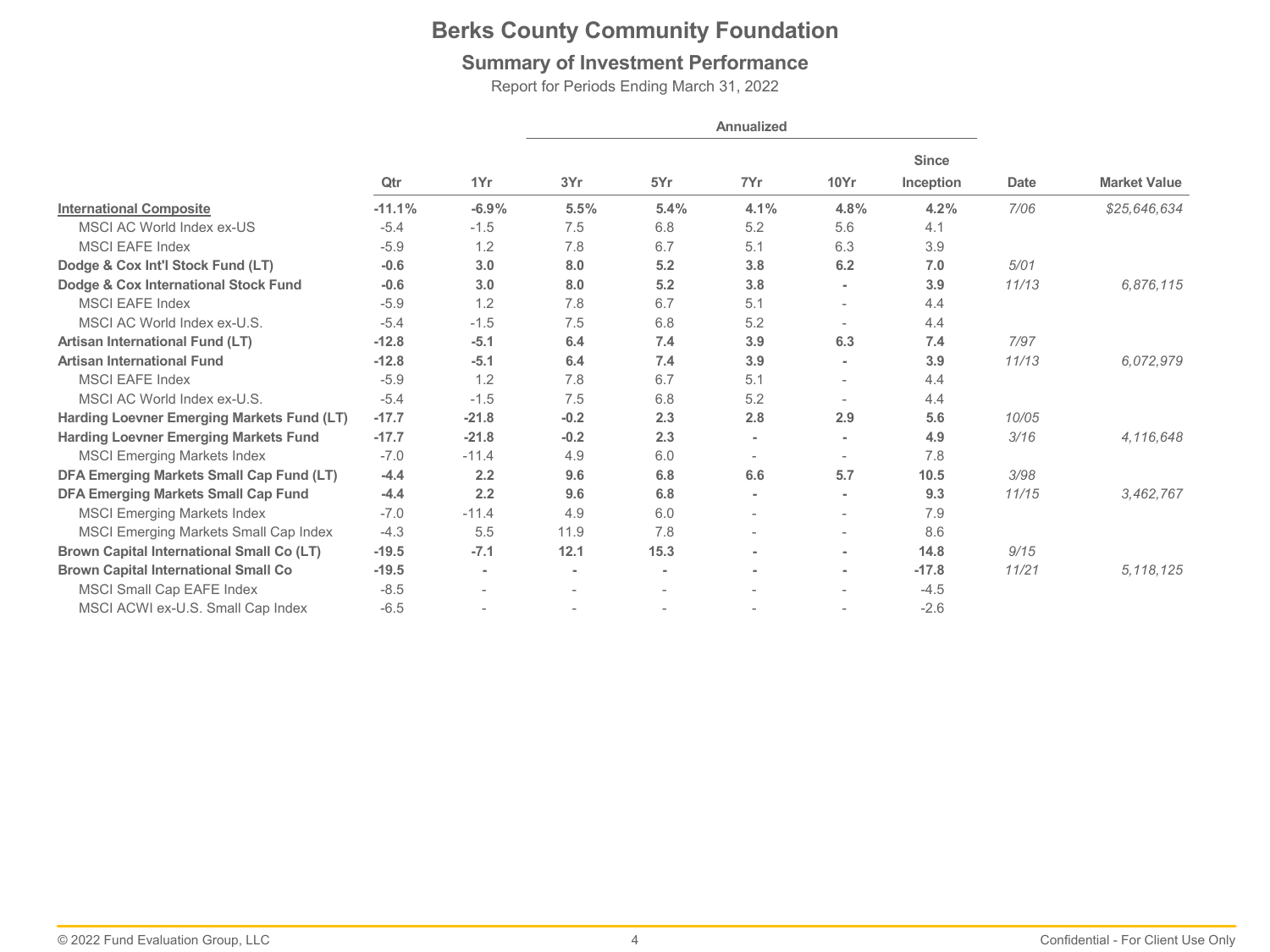## **Summary of Investment Performance**

|                                                   |         |         | Annualized               |                          |        |                          |                    |             |                     |
|---------------------------------------------------|---------|---------|--------------------------|--------------------------|--------|--------------------------|--------------------|-------------|---------------------|
|                                                   | Qtr     | 1Yr     | 3Yr                      | 5Yr                      | 7Yr    | 10Yr                     | Since<br>Inception | <b>Date</b> | <b>Market Value</b> |
| <b>Fixed Income Composite</b>                     | $-3.7%$ | $-0.9%$ | 0.6%                     | 1.5%                     | 1.9%   | 3.0%                     | 3.1%               | 12/06       | \$26,900,244        |
| Bloomberg U.S. Aggregate Index                    | $-5.9$  | $-4.2$  | 1.7                      | 2.1                      | 1.9    | 2.2                      | 3.6                |             |                     |
| Loomis Sayles Bond Fund (LT)                      | $-5.1$  | $-0.8$  | 2.0                      | 2.4                      | 2.5    | 3.5                      | 8.1                | 5/91        |                     |
| <b>Loomis Sayles Bond Fund</b>                    | $-5.1$  | $-0.8$  | 2.0                      | 2.4                      | 2.5    | 3.5                      | 4.5                | 10/07       | 5,926,773           |
| Bloomberg U.S. Aggregate Index                    | $-5.9$  | $-4.2$  | 1.7                      | 2.1                      | 1.9    | 2.2                      | 3.5                |             |                     |
| DoubleLine Total Return Bond Fund (LT)            | $-4.8$  | $-3.1$  | 1.0                      | 1.9                      | 1.9    | 2.8                      | 4.4                | 4/10        |                     |
| <b>DoubleLine Total Return Bond Fund</b>          | $-4.8$  | $-3.1$  | 1.0                      | 1.9                      | 1.9    | $\blacksquare$           | 2.1                | 10/14       | 7,121,217           |
| Bloomberg U.S. Aggregate Index                    | $-5.9$  | $-4.2$  | 1.7                      | 2.1                      | 1.9    | $\overline{\phantom{a}}$ | 2.1                |             |                     |
| <b>Fidelity Real Estate High Income Fund</b>      | $-3.1$  | 1.9     | 1.6                      | 3.0                      | 2.8    | 5.0                      | 5.2                | 6/11        | 5,720,730           |
| Bloomberg IG CMBS Index                           | $-5.6$  | $-4.4$  | 1.8                      | 2.5                      | 2.3    | 2.8                      | 3.2                |             |                     |
| Virtus Seix Floating Rate High Income (LT)        | $-0.1$  | 3.0     | 2.7                      | 3.0                      | 3.3    | 3.7                      | 4.0                | 3/06        |                     |
| Virtus Seix Floating Rate High Income             | $-0.1$  | 3.0     | 2.7                      | 3.0                      | 3.3    | $\blacksquare$           | 3.3                | 5/13        | 3.136.340           |
| CS Leveraged Loan Index                           | $-0.1$  | 3.2     | 4.1                      | 4.0                      | 4.1    | $\overline{\phantom{a}}$ | 4.0                |             |                     |
| Vanguard Short Term Bond Index Fund (LT)          | $-3.4$  | $-3.9$  | 1.1                      | 1.4                      | 1.2    | 1.3                      | 2.6                | 11/01       |                     |
| Vanguard Short Term Bond Index Fund               | $-3.4$  | $-3.9$  | $\sim$                   | ٠                        | $\sim$ | $\sim$                   | $-2.6$             | 8/20        | 4,557,822           |
| Bloomberg 1-5 YR G/C Bond Index                   | $-3.5$  | $-3.8$  | $\sim$                   | $\sim$                   | $\sim$ | $\overline{a}$           | $-2.6$             |             |                     |
| MAW Communications - 6% 7/15/31                   | 1.5     | 6.7     | 7.5                      | 7.7                      | 7.4    | $\overline{a}$           | 7.4                | 12/14       | 124,328             |
| MAW Communications - 6% 7/15/31                   | 1.5     | 6.7     | 7.5                      |                          |        |                          | 7.6                | 12/18       | 313.034             |
| <b>Real Estate</b>                                |         |         |                          |                          |        |                          |                    |             |                     |
| <b>Principal Real Estate Securities Fund (LT)</b> | $-5.2$  | 23.7    | 12.7                     | 11.5                     | 9.1    | 11.0                     | 12.0               | 3/01        |                     |
| <b>Principal Real Estate Securities Fund</b>      | $-5.2$  | 23.7    | $\overline{\phantom{a}}$ | $\overline{\phantom{a}}$ |        | $\sim$                   | 25.2               | 12/20       | 2.081.393           |
| MSCI U.S. REIT Index                              | $-4.3$  | 25.0    |                          |                          |        |                          | 27.6               |             |                     |
| FTSE NAREIT All Equity Index                      | $-5.3$  | 23.6    |                          |                          |        |                          | 26.3               |             |                     |
| <b>Diversifying Strategies</b>                    |         |         |                          |                          |        |                          |                    |             |                     |
| <b>Magnitude International</b>                    | 2.0     | 9.9     |                          |                          |        |                          | 9.2                | 12/20       | 6.338.973           |
| <b>HFRI FOF: Conservative Index</b>               | 0.3     | 4.2     |                          |                          |        |                          | 6.3                |             |                     |
| Bloomberg U.S. Aggregate Index                    | $-5.9$  | $-4.2$  |                          |                          |        |                          | $-6.0$             |             |                     |
| <b>Socorro Dynamic Opportunity Fund</b>           | $-2.7$  | 6.0     |                          |                          |        | $\blacksquare$           | 7.7                | 12/20       | 6,122,964           |
| <b>HFRX Equity Hedge Index</b>                    | $-0.3$  | 8.9     |                          |                          |        |                          | 9.3                |             |                     |
| <b>HFRI Fund of Funds Index</b>                   | $-2.7$  | 1.2     |                          |                          |        |                          | 2.6                |             |                     |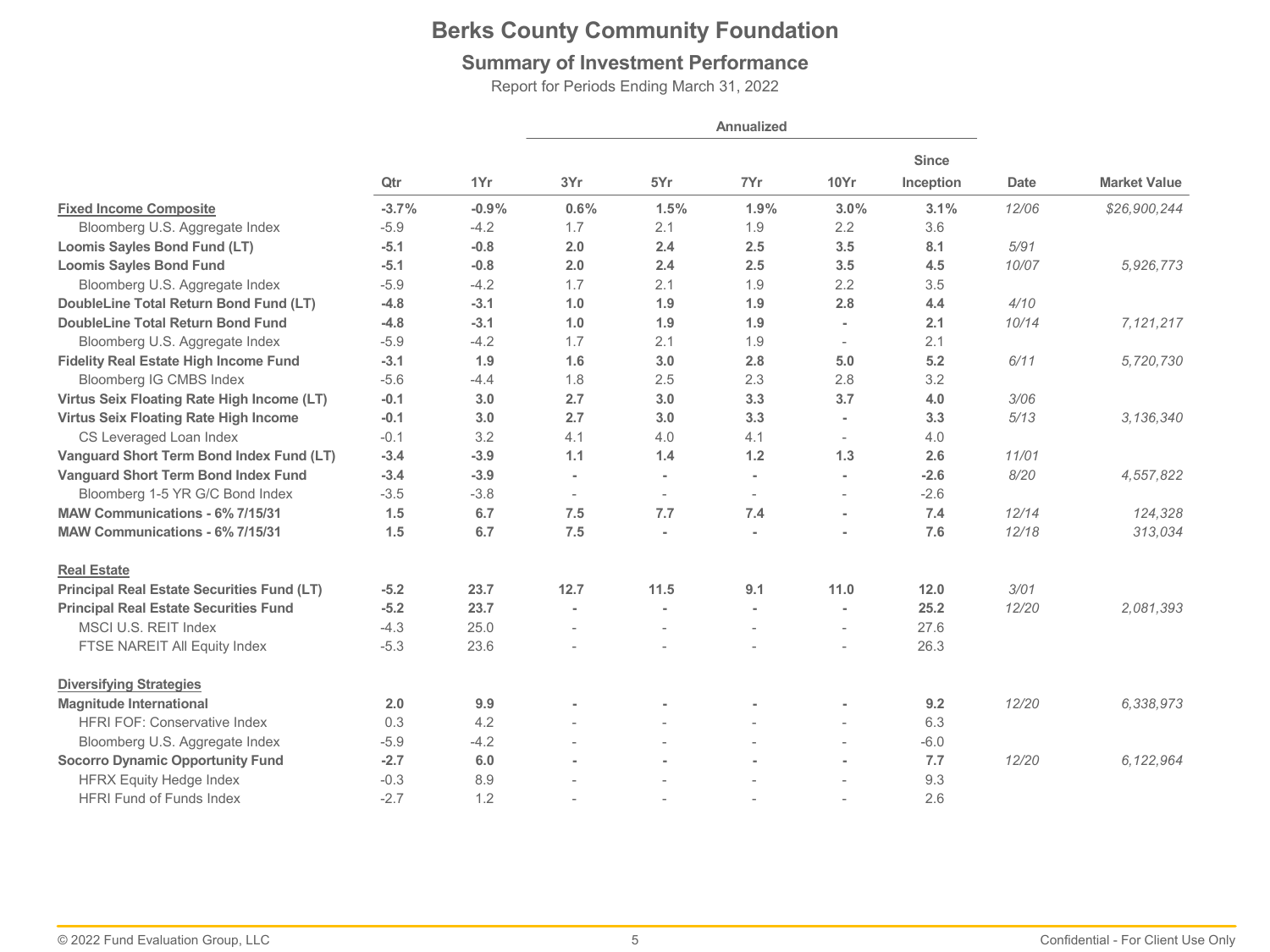#### **Summary of Investment Performance**

Report for Periods Ending March 31, 2022

|                                                 |         | Annualized |       |       |      |      |              |       |                     |
|-------------------------------------------------|---------|------------|-------|-------|------|------|--------------|-------|---------------------|
|                                                 |         |            |       |       |      |      | <b>Since</b> |       |                     |
|                                                 | Qtr     | 1Yr        | 3Yr   | 5Yr   | 7Yr  | 10Yr | Inception    | Date  | <b>Market Value</b> |
| <b>Balanced</b>                                 |         |            |       |       |      |      |              |       |                     |
| <b>Investment Alliance - RKL Wealth Mgmt.</b>   | $-6.4%$ | 6.0%       | 12.2% | 10.3% | 8.1% | 8.9% | 7.0%         | 3/05  | \$963,413           |
| Balanced Index 3                                | $-5.6$  | 3.5        | 11.0  | 9.6   | 8.3  | 9.1  | 7.8          |       |                     |
| <b>Investment Alliance - Weik Capital Mgmt.</b> | $-3.4$  | 14.7       | 15.0  | 12.5  | 10.8 | 12.6 | 9.7          | 11/04 | 408,556             |
| Balanced Index 4                                | $-4.9$  | 10.5       | 14.7  | 12.6  | 11.1 | 11.6 | 8.8          |       |                     |
| <b>Investment Alliance - Buckingham</b>         | $-3.2$  | 6.8        | 11.1  | 8.6   | 7.7  | 8.3  | 6.9          | 2/08  | 2,982,110           |
| Balanced Index <sup>5</sup>                     | $-5.1$  | 7.1        | 12.4  | 10.8  | 9.3  | 9.8  | 7.9          |       |                     |

#### **Footnotes:**

\* Performance returns are net of investment management fees.

\* Calculated returns may differ from the manager's due to differences in security pricing and/or cash flows.

\* Manager and index data represent the most current available at the time of report publication.

\* Hedge fund and private capital manager market values and rates of return may be based on estimates and may be revised until completion of an annual audit by the manager.

\* For managers and indices that report returns on a lag, 0.0% is utilized for the most recent time period until the actual return data are reported.

\* The fiscal year ends in December.

<sup>1</sup> Broad Policy Index is currently comprised of: 36.5% Russell 3000 Index, 23.0% MSCI AC World Index ex-U.S., and 40.5% Bloomberg U.S. Aggregate Index. Please see Appendix for benchmark history.

<sup>2</sup>Target Weighted Index is currently comprised of: 36.5% Russell 3000 Index, 23.0% MSCI AC World Index ex-U.S., 16.0% Bloomberg U.S. Aggregate Index, 5.0% ICE BofA High Yield Bond Index, 10.0% HFRI Fund of Funds Index, 2.0% CPI + 5% Index, 5.0% Bloomberg IG CMBS Index, and 2.5% CS Leveraged Loan Index. Please see Appendix for benchmark history.

<sup>3</sup> Balanced Index is comprised of: 30.0% S&P 500 Index, 14.0% Russell Midcap Index, 8.0% Russell 2000 Index, 17.0% MSCI EAFE Index, 6.0% MSCI Emerging Markets Index, and 25.0%

Bloomberg U.S. Aggregate Index.

4Balanced Index is comprised of: 75.0% S&P 500 Index and 25.0% Bloomberg U.S. Aggregate Index.

5Balanced Index is comprised of: 55.0% S&P 500 Index, 20.0% MSCI AC World Index ex-U.S., and 25.0% Bloomberg U.S. Aggregate Index.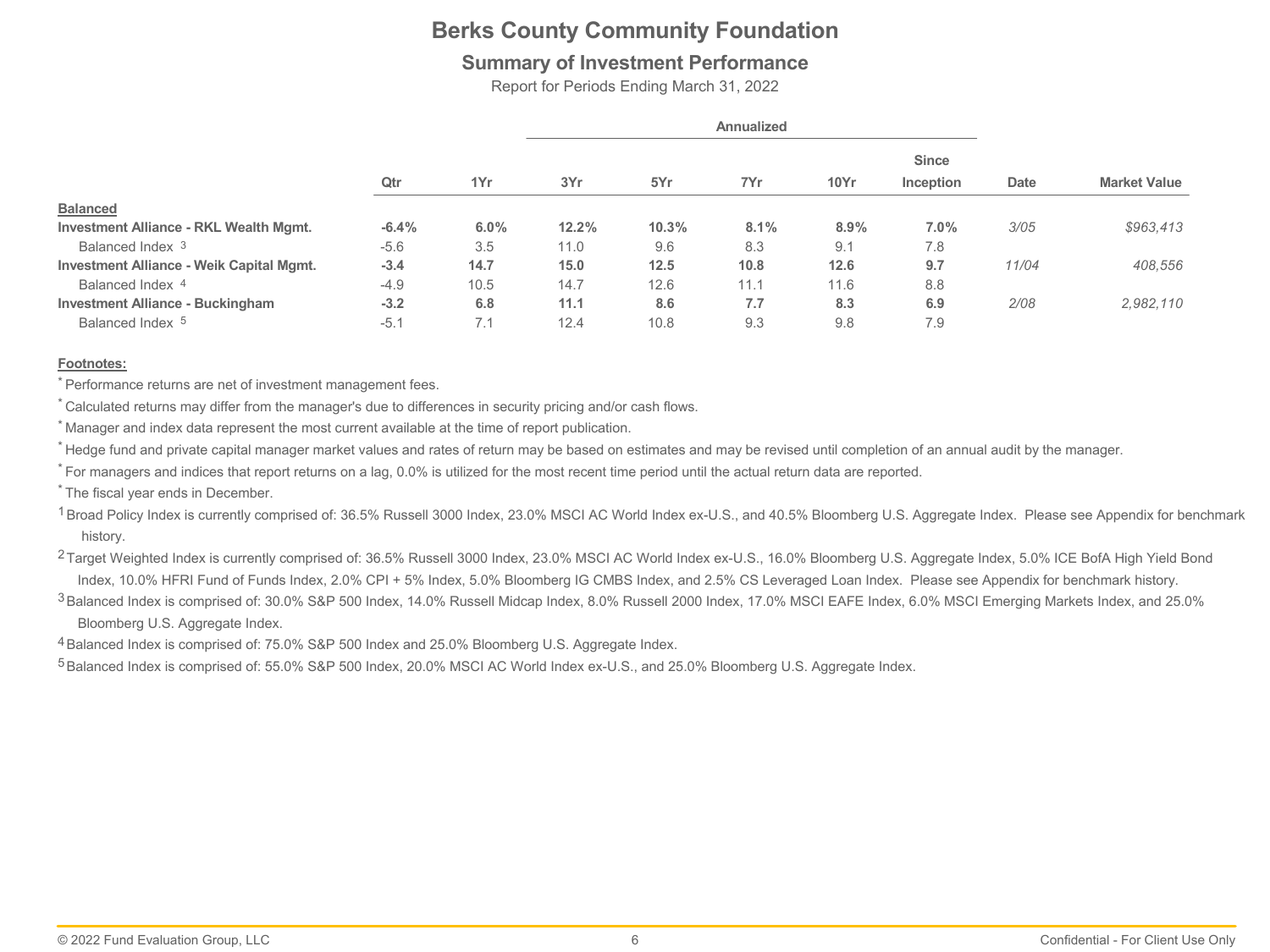# **Berks County Community Foundation Schedule of Asset and Style Allocation**

| <b>Asset Class</b>             | <b>Current</b><br>Weight | <b>Target</b><br>Weight | <b>Target</b><br>Range |
|--------------------------------|--------------------------|-------------------------|------------------------|
| Large Cap Equity               | 24.7%                    | 24.0%                   | $0.0\% - 45.0\%$       |
| Mid Cap Equity                 | $4.2\%$                  | $4.0\%$                 | $0.0\% - 20.0\%$       |
| Small Cap Equity               | 5.7%                     | 5.5%                    | $0.0\% - 20.0\%$       |
| <b>International Equity</b>    | 10.9%                    | 11.0%                   | $0.0\% - 15.0\%$       |
| International Small Cap Equity | 4.3%                     | $5.0\%$                 | $0.0\% - 10.0\%$       |
| <b>Emerging Markets</b>        | $6.4\%$                  | $7.0\%$                 | $0.0\% - 10.0\%$       |
| Fixed Income                   | 22.7%                    | 23.5%                   | $10.0\% - 35.0\%$      |
| <b>Public Real Estate</b>      | $1.8\%$                  | $0.0\%$                 |                        |
| Hedge Fund                     | 10.5%                    | 10.0%                   | $0.0\% - 10.0\%$       |
| <b>Private Equity</b>          | 2.3%                     | $3.0\%$                 | $0.0\% - 5.0\%$        |
| Private Debt                   | $6.0\%$                  | $5.0\%$                 | $0.0\% - 7.0\%$        |
| <b>Private Real Estate</b>     | $0.4\%$                  | $2.0\%$                 | $0.0\% - 10.0\%$       |
| Cash                           | $0.0\%$                  | $0.0\%$                 | $0.0\% - 10.0\%$       |
| <b>Total</b>                   | $100.0\%$                | $100.0\%$               |                        |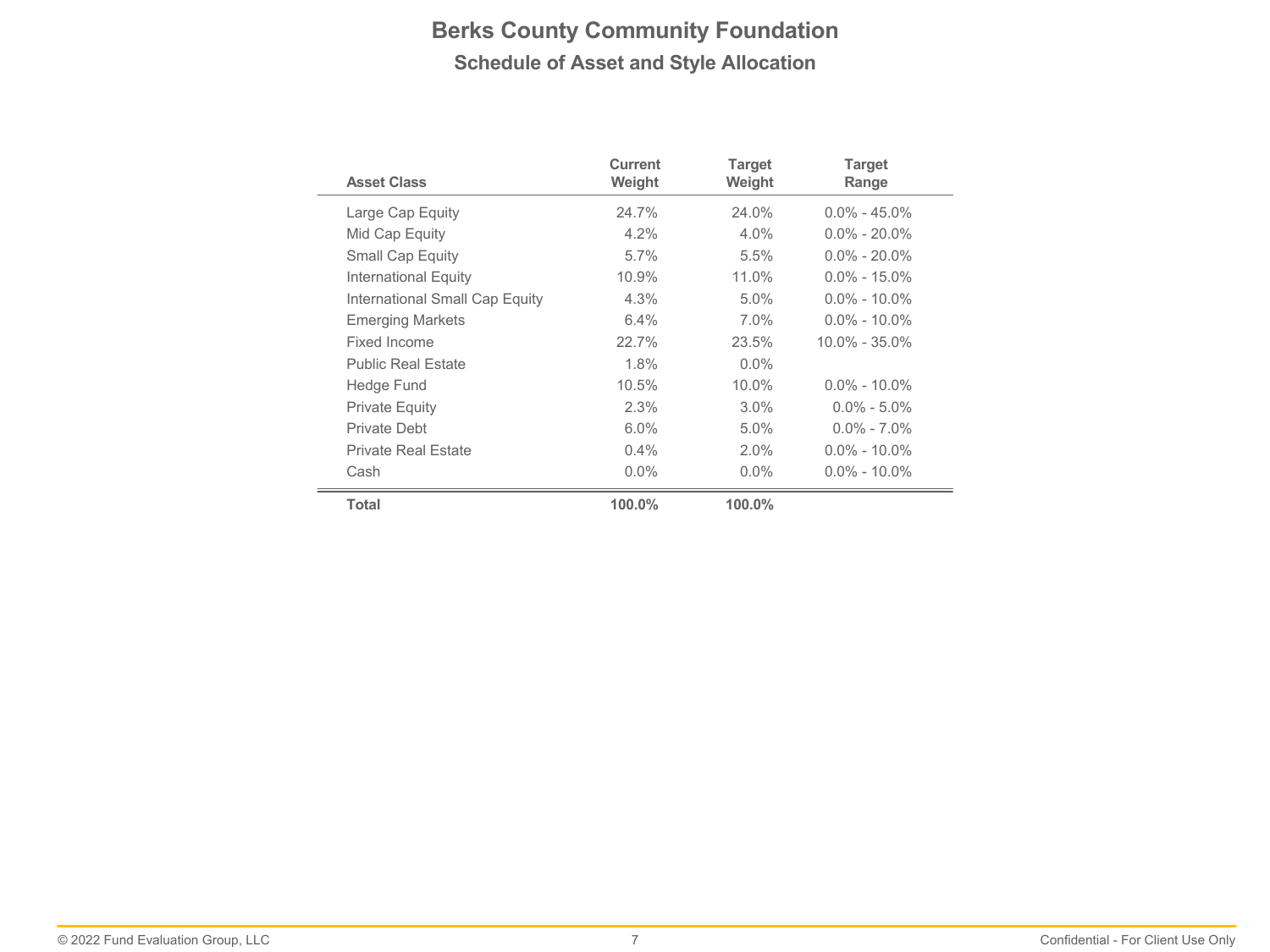## **Berks County Community Foundation Schedule of Asset and Style Allocation**

| <b>Asset Class - Style</b>            | <b>Manager</b>                                 | <b>Portfolio</b><br>Invested | Portfolio<br>Cash | <b>Market</b><br>Value | <b>Current</b><br>Weight | <b>Target</b><br>Weight |
|---------------------------------------|------------------------------------------------|------------------------------|-------------------|------------------------|--------------------------|-------------------------|
| Large Cap Equity - Broad              | Vanguard 500 Index                             | 100.0%                       | 0.0%              | \$15,136,072           | 12.8%                    | 12.0%                   |
| Large Cap Equity - Core               | PIMCO RAE U.S. Large Cap                       | 100.0%                       | 0.0%              | \$7,957,095            | 6.7%                     | 6.0%                    |
| Large Cap Equity - Core               | <b>Steadfast Long Capital</b>                  | 100.0%                       | 0.0%              | \$6,175,204            | 5.2%                     | 6.0%                    |
| Mid Cap Equity - Broad                | Vanguard Mid Cap Index                         | 100.0%                       | 0.0%              | \$4,920,534            | 4.2%                     | 4.0%                    |
| Small Cap Equity - Broad              | <b>Connors Investor Services</b>               | 100.0%                       | 0.0%              | \$2,364,264            | 2.0%                     | 3.0%                    |
| Small Cap Equity - Core               | Schwab Fundamental U.S. Small Co. Index 100.0% |                              | 0.0%              | \$2,260,312            | 1.9%                     | 2.8%                    |
| Small Cap Equity - Growth             | Alger Small Cap Focus                          | 100.0%                       | 0.0%              | \$2,149,288            | 1.8%                     | 2.8%                    |
| International Equity - Growth         | Artisan International Fund                     | 100.0%                       | 0.0%              | \$6,072,979            | 5.1%                     | 5.5%                    |
| International Equity - Value          | Dodge & Cox International Stock Fund           | 100.0%                       | 0.0%              | \$6,876,115            | 5.8%                     | 5.5%                    |
| International Small Cap Equity - Core | Brown Capital International Small Co           | 100.0%                       | 0.0%              | \$5,118,125            | 4.3%                     | 5.0%                    |
| <b>Emerging Markets - Core</b>        | Harding Loevner Emerging Markets Fund          | 100.0%                       | 0.0%              | \$4,116,648            | 3.5%                     | 4.0%                    |
| <b>Emerging Markets - Small Cap</b>   | DFA Emerging Markets Small Cap Fund            | 100.0%                       | 0.0%              | \$3,462,767            | 2.9%                     | 3.0%                    |
| Fixed Income - Bank Loans             | Virtus Seix Floating Rate High Income          | 100.0%                       | 0.0%              | \$3,136,340            | 2.7%                     | 2.5%                    |
| Fixed Income - Core                   | Fidelity Real Estate High Income Fund          | 100.0%                       | 0.0%              | \$5,720,730            | 4.8%                     | 5.0%                    |
| Fixed Income - Core                   | MAW Communications - 6% 7/15/31                | 100.0%                       | $0.0\%$           | \$124,328              | 0.1%                     | $0.0\%$                 |
| Fixed Income - Core                   | MAW Communications - 6% 7/15/31                | 100.0%                       | 0.0%              | \$313,034              | 0.3%                     | $0.0\%$                 |
| Fixed Income - Core Plus              | DoubleLine Total Return Bond Fund              | 100.0%                       | 0.0%              | \$7,121,217            | 6.0%                     | 6.5%                    |
| Fixed Income - Core Plus              | Loomis Sayles Bond Fund                        | 100.0%                       | 0.0%              | \$5,926,773            | 5.0%                     | 5.5%                    |
| Fixed Income - Short Term             | Vanguard Short Term Bond Index Fund            | 100.0%                       | 0.0%              | \$4,557,822            | 3.9%                     | 4.0%                    |
| Public Real Estate - Equity           | Principal Real Estate Securities Fund          | 100.0%                       | 0.0%              | \$2,081,393            | 1.8%                     | 0.0%                    |
| Hedge Fund - Absolute Return          | Magnitude International                        | 100.0%                       | 0.0%              | \$6,338,973            | 5.4%                     | 5.0%                    |
| Hedge Fund - Balanced                 | Socorro Dynamic Opportunity Fund               | 100.0%                       | $0.0\%$           | \$6,122,964            | 5.2%                     | 5.0%                    |
| Private Equity - Buyout               | <b>RCP Fund XIV</b>                            | 100.0%                       | 0.0%              | \$311,927              | 0.3%                     | $0.0\%$                 |
| Private Equity - Growth               | Guidepost Growth Equity III-B                  | 100.0%                       | 0.0%              | \$494,906              | 0.4%                     | $0.0\%$                 |
| Private Equity - Secondary            | Timber Bay Fund II                             | 100.0%                       | 0.0%              | \$691,558              | 0.6%                     | 0.0%                    |
| Private Equity - Venture Capital      | Truebridge Capital Partners Fund VI            | 100.0%                       | 0.0%              | \$1,112,362            | 0.9%                     | 0.0%                    |
| Private Equity - Venture Capital      | Truebridge Capital Partners Fund VII           | 100.0%                       | 0.0%              | \$93,945               | 0.1%                     | $0.0\%$                 |
| Private Debt - Distressed             | <b>SVP Dislocation Feeder Fund</b>             | 100.0%                       | 0.0%              | \$1,787,828            | 1.5%                     | 0.0%                    |
| Private Debt - Distressed             | <b>SVP Special Situations II</b>               | 100.0%                       | 0.0%              | \$547,365              | 0.5%                     | 1.0%                    |
| Private Debt - Distressed             | <b>SVP Special Situations III</b>              | 100.0%                       | 0.0%              | \$1,221,383            | 1.0%                     | 2.0%                    |